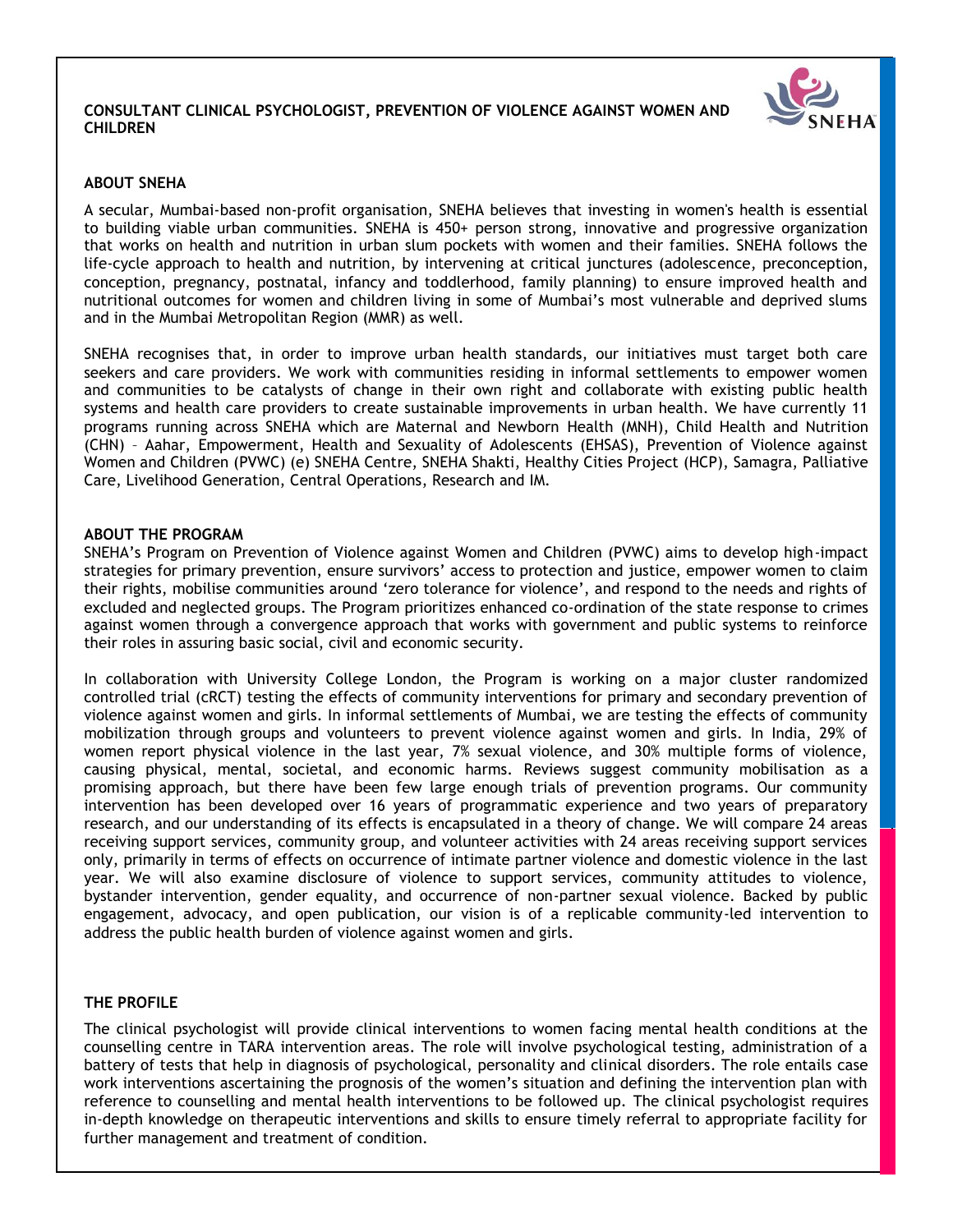They must demonstrate specialised knowledge and possess expertise in the specific issues that a woman may face, and know how to deal with them in the most effective manner. They must possess Knowledge of psychological theory and practice, an ability to relate to and empathise with a range of people, good team working skills, excellent communication skills, demonstrate sensitive listening and questioning skills.

The Clinical counselling psychologist reports to Associate Program Director and will take inputs from the Program Director in the intervention of complicated mental health cases.

## **JOB LOCATION**

Wadala and Kurla

## **DUTIES & RESPONSIBILITIES: Work package 1: Clinical and counselling interventions**

- Providing counselling interventions to women facing domestic violence, intimate partner violence, mental health conditions and requiring immediate attention
- Conducting clinical assessment by interviewing women looking at their medical records and clinical observations
- Administering psychological testing to diagnose psychological, emotional or behavioural disorders amongst women facing violence
- Designing behaviour modification programs after diagnosing the problem
- Devising, developing and implementing therapy or treatment for individual women, couple or family
- Observing, monitoring and testing the right therapy for its effectiveness
- Steer the workshops client experiences to facilitate meaningful discussions

## **Work package 2: Support counselling and field interventions**

- Handholding and supporting the intervention team in conducting screening and assessment of mental health conditions in community
- Coordination with community teams to ensure comprehensive care
- Make home visits along with the field teams during the times when client is unable to visit the counselling centre
- Co-facilitate sessions with Counsellor

#### **Work package 3: Documentation and reporting**

- Maintaining accounts and keeping records of a client's progress
- Maintain documentation required in the project; preparation of tables and charts in Word, Excel and **PowerPoint**
- Make analysis of the client records and keep APDs informed of the emerging trends
- Participation and contribution to the other activities and events of the TARA project of PVWC Program.

# **MANAGEMENT & REPORTING**

- Effective coordination with team members: setting clear expectations, tracking progress of the women
- Ability to collaborate with a variety of stakeholders in the field.
- Work according to the ethical standards of the project and the organisation.
- Networking and coordination with facilities supporting for therapy and treatment
- Clinical psychologist reports and keeps both the APDs updated of their work

# **QUALIFICATIONS & EXPERIENCE**

- Educational qualification: Master"s Degree or higher in a relevant field (Clinical Psychology or Mental health) from a recognised institution.
- At least 3 years work experience in the area of clinical psychology
- Experience of working in a community setting is preferred.
- Experience of working in sector of gender, gender-based violence will be an advantage
- Effective training skills and excellent communication skills, including documentation.
- Well-versed in database management, data collection, MS Excel, Word, PowerPoint.
- **•** Oral and written command of English and Hindi.